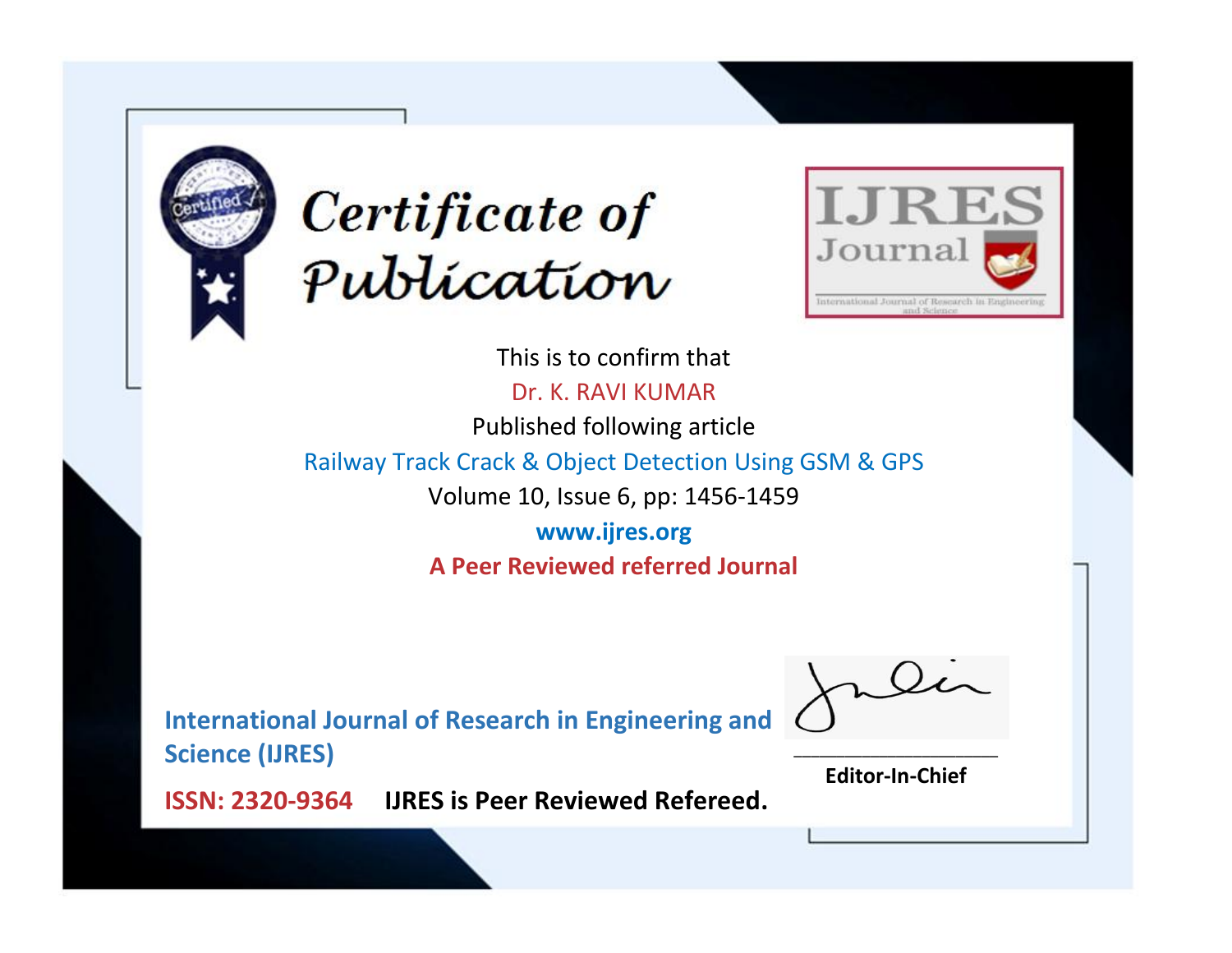



This is to confirm that

G. JAYA SREE

Published following article

Railway Track Crack & Object Detection Using GSM & GPS

Volume 10, Issue 6, pp: 1456-1459

**www.ijres.org A Peer Reviewed referred Journal**

**International Journal of Research in Engineering and Science (IJRES)**

\_\_\_\_\_\_\_\_\_\_\_\_\_\_\_\_\_\_\_\_\_\_\_\_ **Editor-In-Chief**

**Journal.**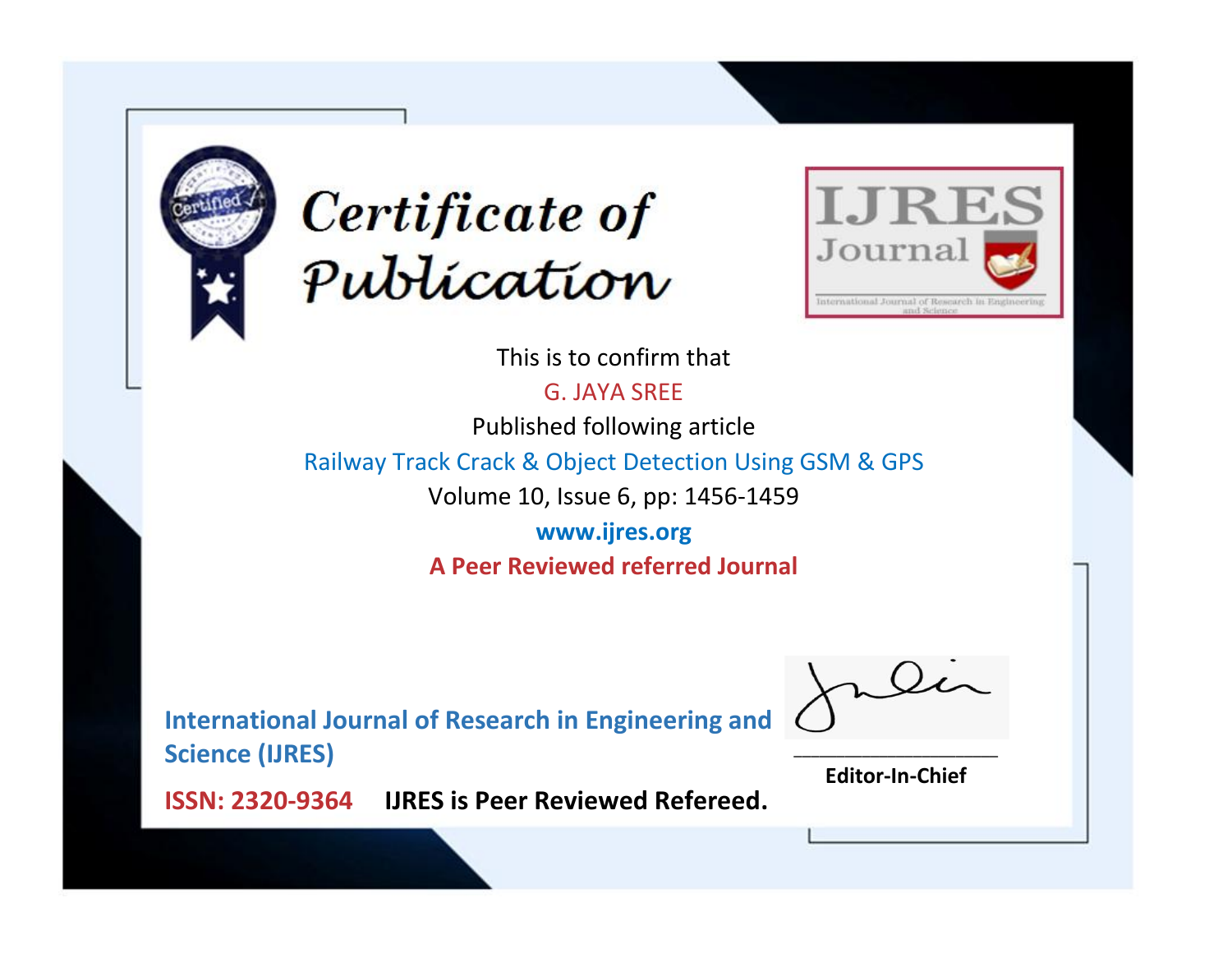



This is to confirm that

V. MANOHAR

Published following article

Railway Track Crack & Object Detection Using GSM & GPS

Volume 10, Issue 6, pp: 1456-1459

**www.ijres.org A Peer Reviewed referred Journal**

**International Journal of Research in Engineering and Science (IJRES)**

\_\_\_\_\_\_\_\_\_\_\_\_\_\_\_\_\_\_\_\_\_\_\_\_ **Editor-In-Chief**

**Journal.**